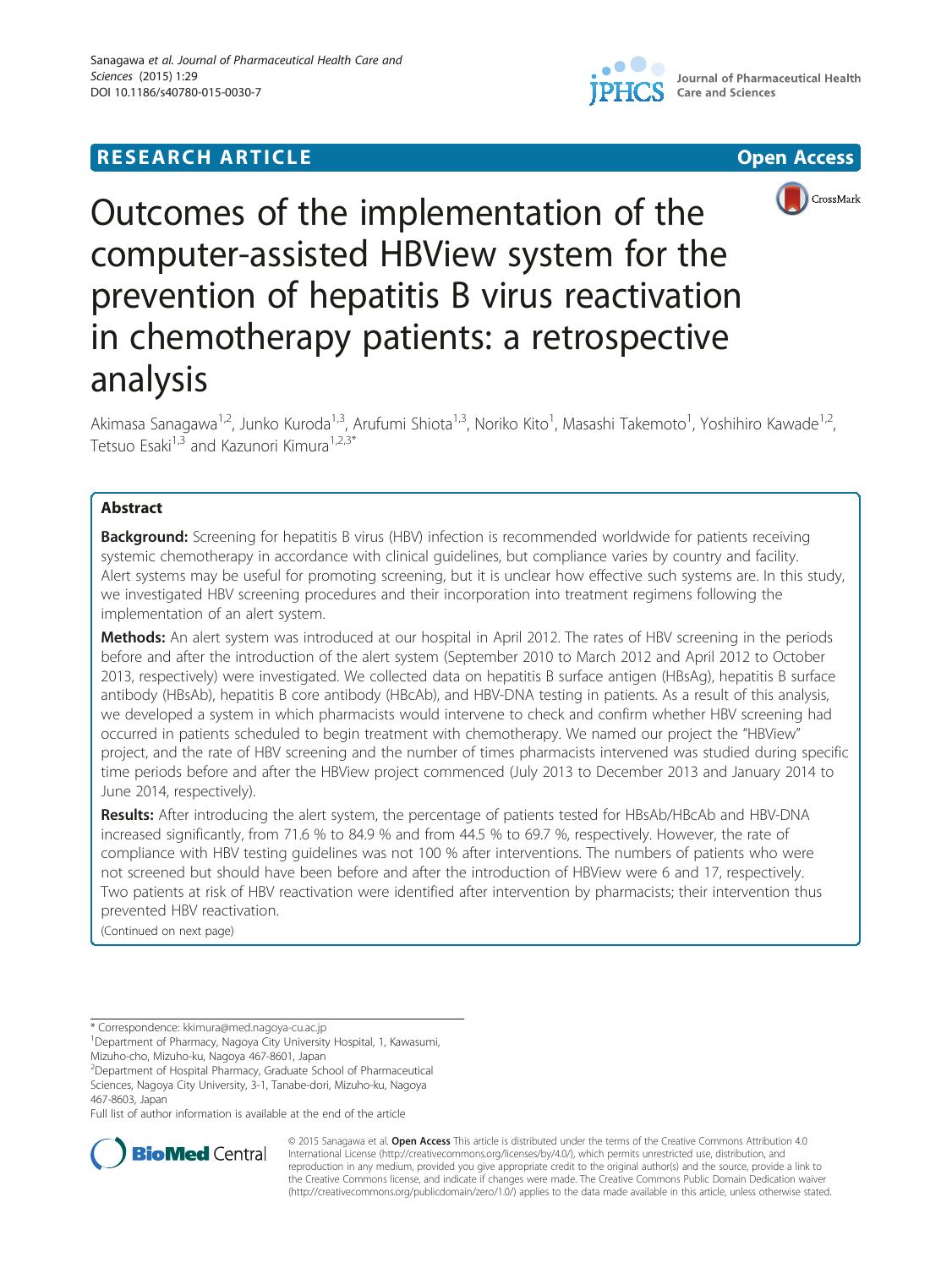#### (Continued from previous page)

**Conclusions:** Compliance with clinical HBV screening quidelines was not sufficiently improved after the introduction of the automatic alert system; however, the HBView project proved useful in reinforcing the automatic alert system.

Keywords: HBV reactivation, Cancer chemotherapy, Computer-assist system, Pharmacist intervention

### Background

In recent years, many cytotoxic and molecular-targeted anti-cancer drugs have been developed, increasing the complexity of chemotherapy indications and regimens. These antineoplastic agents have strong pharmacological activity, and fatal adverse events are possible if medical personnel do not follow prescription guidelines carefully. Hepatitis B virus (HBV) reactivation is thought to be one of the harmful adverse events that can arise during cancer chemotherapy. When HBV reactivation occurs, treatment of the underlying disease becomes difficult and can sometimes be fatal. Treatment with a combination of rituximab and corticosteroids, for example, is one of the risk factors for HBV reactivation. Hence, it is necessary to take precautions to avoid HBV reactivation in patients receiving chemotherapy [\[1](#page-6-0)].

The onset rate of fulminant hepatitis in HBVreactivated patients is higher than that of acute hepatitis, according to a research study in Japan. Additionally, a study reported that the death rate in patients with fulminant hepatitis due to HBV reactivation was 100 % [[2\]](#page-6-0).

The "Guideline for the Prevention of Immunosuppressive Therapy or Chemotherapy-induced Reactivation of Hepatitis B Virus Infection" was released in Japan in 2009 [\[3](#page-6-0), [4](#page-6-0)]. The contents of this guideline have since been incorporated into the Japan Society of Hepatology (JHS)'s "JSH Guidelines for the Management of Hepatitis B Virus Infection" [\[5](#page-6-0)]. The guidelines recommend screening all patients receiving immunosuppression and systemic chemotherapy for HBV. This recommendation is also included in guidelines recently introduced overseas, such as those by the American Association for the Study of Liver Disease [[6\]](#page-6-0) and the European Association for the Study of the Liver [\[7](#page-6-0)].

However, the importance of HBV screening is not widely understood in many countries, including Japan. Various measures have been adopted to solve this problem [[8](#page-6-0)–[10\]](#page-6-0). In recent years, HBV reactivation rates using computer-assist systems have been reported, and awareness of the issue has improved the rate of screening guideline enforcement [\[11](#page-6-0)–[13\]](#page-6-0). Evaluating the sequelae of HBV reactivation is confounded by the sheer number of clinical departments, the use of multiple immunosuppressant and antineoplastic agents, and the diversity of the patients' conditions. Alert systems are considered an effective measure to counter this problem. An alert system for HBV reactivation was introduced at our hospital in April 2012, according to which an alert message that requests an HBV inspection is displayed upon entry of a prescription for a chemotherapy regimen, followed by the automatic appearance of the inspection ordering screen. However, we hypothesized that lapses in HBV testing occur despite this alert system.

Hence, we launched a study to determine the rate of compliance with HBV testing recommendations. We named this intervention the "HBView project", and we herein report the outcome of introducing this alert system at our hospital.

## **Methods**

## Alert system for HBV reactivation associated with cancer chemotherapy

An alert system for HBV testing that is linked to computerized chemotherapy regimen ordering was introduced in April 2012. The displayed message recommends inspections according to the JSH Guidelines for the Management of Hepatitis B Virus Infection [[5\]](#page-6-0). The computer alert message displayed when a new regimen is ordered is shown in Fig. [1.](#page-2-0) When "Yes" is chosen under the first alert message, a screen from which doctors can order the laboratory test for hepatitis B surface antibody (HBsAb) and hepatitis B core antibody (HBcAb) (using the chemiluminescence enzyme immunoassay method) appears automatically. When a second cycle regimen is ordered, a second alert message (Fig. [1\)](#page-2-0) is displayed. When "Yes" is chosen, the screen from which doctors can order a laboratory test for HBV-DNA (using the real-time quantitative PCR method) appears automatically. Additionally, the "Guideline for the Prevention of Immunosuppressive Therapy or Chemotherapy-induced Reactivation of Hepatitis B Virus Infection" was available for physicians to view on the electronic medical record at the time that this alert system was introduced. The information in the alert system is revised in accordance with any revisions in the guideline.

#### HBView project

The HBView project was initiated in January 2014 at our hospital pharmacy to prevent HBV reactivation. The schema of the measures taken to prevent HBV reactivation is shown in Fig. [2](#page-2-0). The purpose of the project was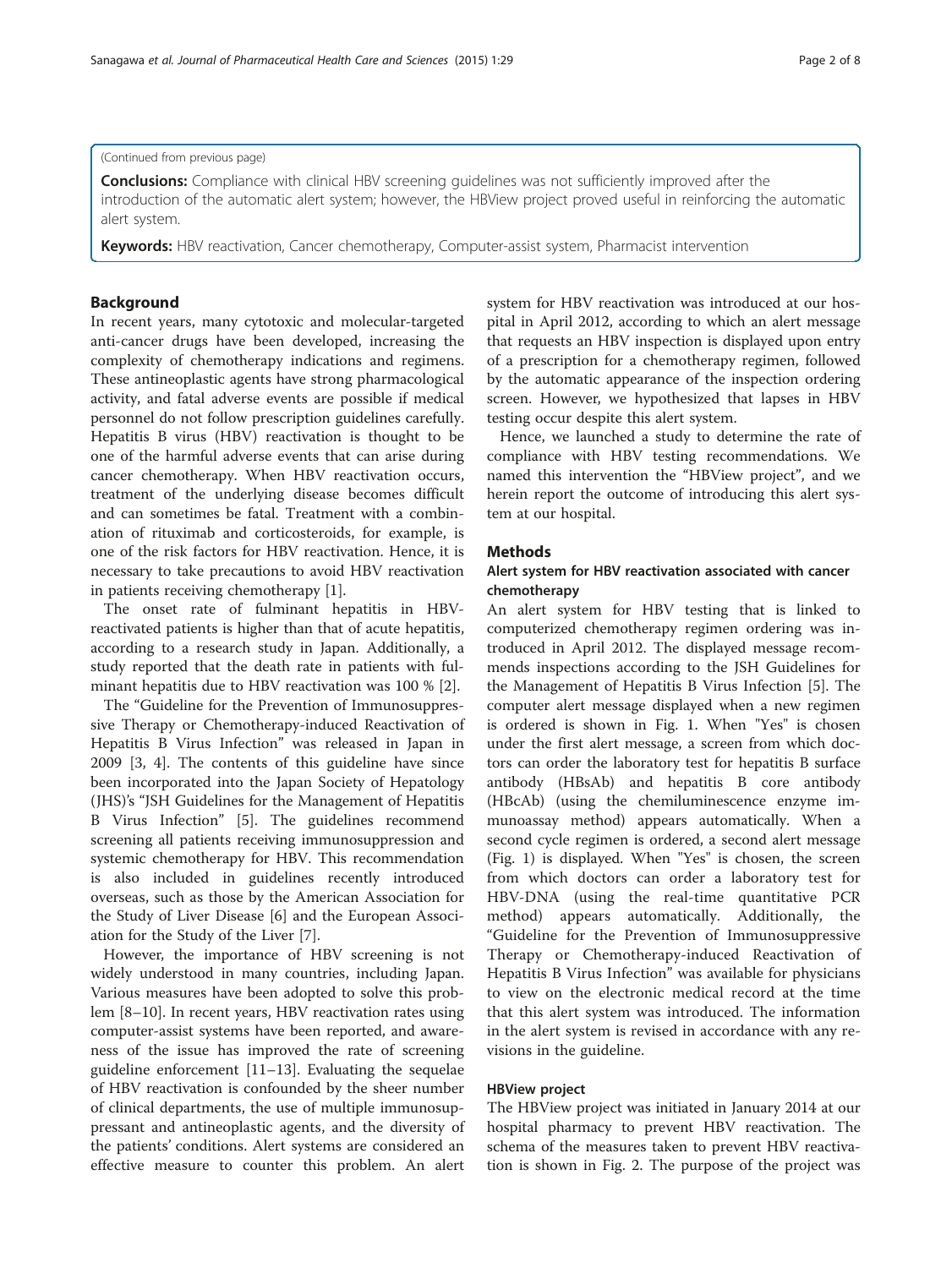<span id="page-2-0"></span>

to investigate why patients eluded HBV screening and why that fact sometimes went unnoticed.

We reviewed hepatitis B surface antigen (HBsAg), HBsAb, HBcAb, and HBV-DNA test results as well as the corresponding patients' histories and the number of regimen cycles that they underwent. We inquired with the attending physician if the HBV screening test was

not ordered according to the JSH Guidelines for the Management of Hepatitis B Virus Infection [\[5](#page-6-0)] at the time the chemotherapy regimen was ordered.

#### Study design and ethics statement

This study was retrospective, and data regarding the basic characteristics, cancer type, chemotherapy regimen, and status of HBV infection for all patients undergoing chemotherapy were collected; physician and pharmacist charts were also reviewed. The study was approved by the Ethics Committee and the Institutional Review Board of the Nagoya City University Hospital (No. 1004).

Data on HBsAg, HBsAb, HBcAb, and HBV-DNA in patients who had been prescribed new regimens prior to the introduction of the alert system (September 2010 to March 2012) and afterwards (April 2012 to October 2013) were collected. The inspection rates of HBsAb and/or HBcAb and HBV-DNA according to the JSH Guidelines for the Management of Hepatitis B Virus Infection [[5\]](#page-6-0) were determined.

We also performed a retrospective investigation of pharmacists' interventions in patients who were prescribed regimens prior to the start of the HBView project (July 2013 to December 2013) and after it commenced (January 2014 to June 2014) using electronic medical records. In addition, data on HBsAg, HBsAb, HBcAb, and HBV-DNA in patients who had been prescribed new regimens prior to start of the HBView project (July 2013 to December 2013) and afterwards (January 2014 to June 2014) were reviewed.

### Statistical analysis

Results are expressed as the mean ± standard deviation or as numbers and percentages. Categorical variables were compared by Fisher's exact test or the chi-squared test, and the means of two groups were compared using

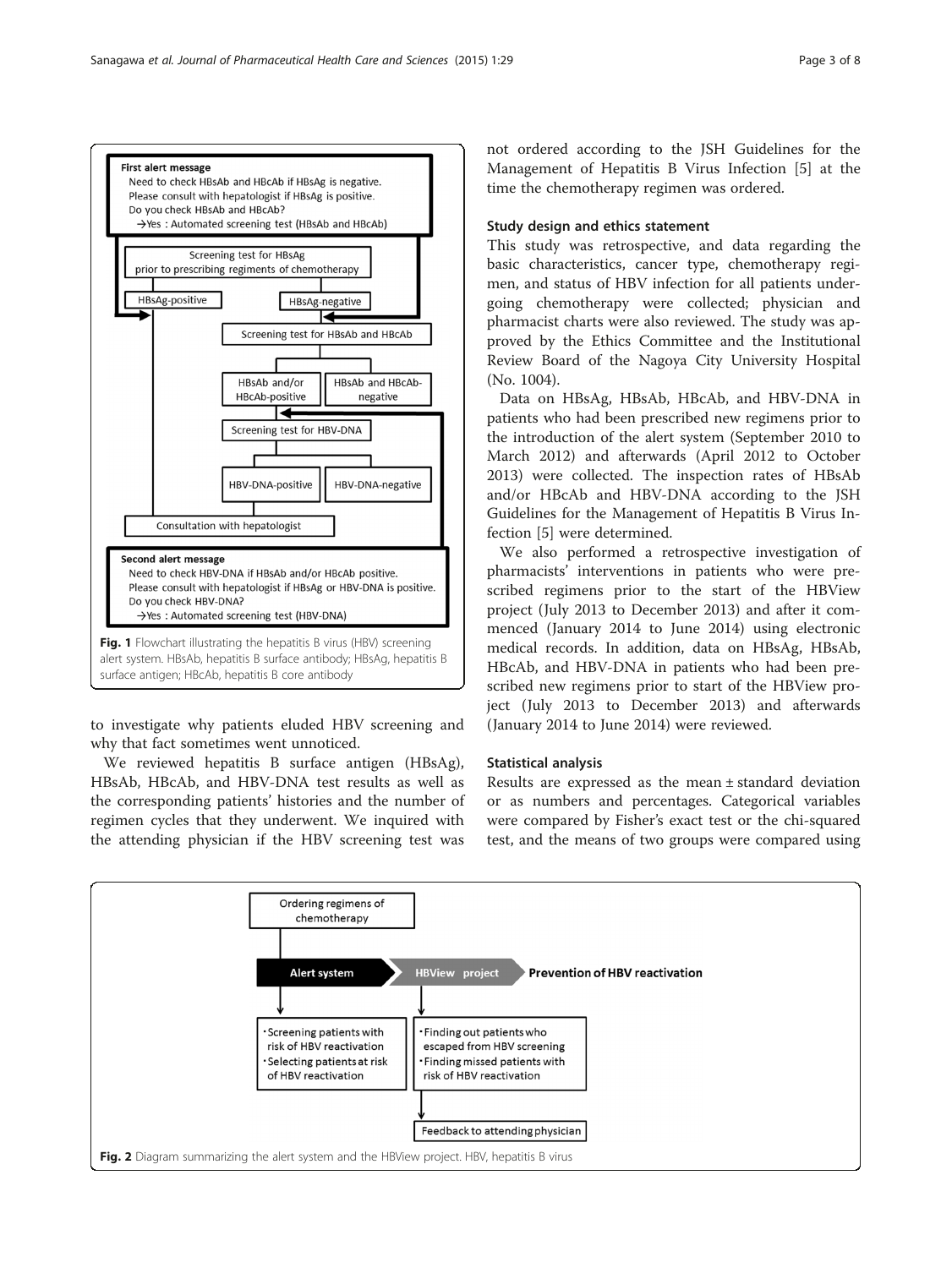the unpaired *t*-test. Significance was set at  $P < 0.05$ . Statistical analysis was performed with R (The R Foundation for Statistical Computing, version 3.1.1) [[14\]](#page-6-0).

## Results

## Patient characteristics

The number of patients who were prescribed new regimens was 880 and 926 before and after the alert system was established, respectively. There was no significant difference in patient characteristics between the two groups (Table 1).

## Compliance with HBV screening guidelines with the alert system

As shown in Fig. [3](#page-4-0), the screening rates for HBsAg, HBsAb and/or HBcAb, and HBV-DNA were 98.0 % (862/880), 71.6 % (621/834), and 44.5 % (61/137), respectively, before the introduction of the alert system. After introducing the alert system, the screening rates for HBsAg, HBsAb and/ or HBcAb, and HBV-DNA were 99.0 % (917/926), 84.9 % (777/899), and 69.7 % (124/178) respectively. There was no significant difference in screening rates for HBsAg before and after the alert system was initiated  $(P = 0.060)$ (Fig. [3a\)](#page-4-0). However, the screening rates for HBsAb, HBcAb, and HBV-DNA after the introduction of the alert system increased compared to the rates prior to its introduction  $(P < 0.001)$  (Fig. [3b, c](#page-4-0)).

#### Pharmacist intervention concerning HBV reactivation

The number of patients who were prescribed new regimens was 294 and 340 before and after the HBView project was established, respectively. There was no significant difference in patient characteristics between the two groups (data not shown). As shown in Fig. [4](#page-4-0), the screening rates for HBsAg, HBsAb and/or HBcAb, and HBV-DNA were 99.0 % (291/294), 90.6 % (260/287), and 69.1 % (47/68) respectively, before the start of the HBView project. After the start of the HBView project,

the screening rates for HBsAg, HBsAb and/or HBcAb, and HBV-DNA were 98.2 % (334/340), 93.6 % (307/329), and 72.4 % (42/58), respectively. The number of regimens reviewed by pharmacists was 5208 and 5228 before and after the initiation of the HBView project, respectively. Pharmacists intervened six times in patient cases before the HBView project was initiated; however, the number of interventions increased to 17 after the project commenced  $(P = 0.022)$ .

Pharmacists had not exposed any incidents of serious oversight prior to the HBView project. However, two cases were exposed after the project was initiated (Table [2\)](#page-5-0). One was a 58-year-old woman with cervical cancer who was to undergo surgery concomitant with radiotherapy and CDDP (cisplatin 40 mg/m<sup>2</sup>/2 h) 4 days later. In reviewing the regimen, a pharmacist noticed that her HBsAg and HBV-DNA levels were unknown even though her HBsAb and HBcAb tests were positive. The pharmacist informed the attending physician, and an HBV-DNA test was ordered. The test revealed a high copy number of HBV-DNA (7.4 log copies/mL). The attending physician immediately consulted a hepatologist, and nucleic acid analog treatment was started. Levels of alanine transaminase and aspartate transaminase increased temporarily, but there was no HBV reactivation. HBV-DNA levels gradually subsided.

The other patient was a 72-year-old man with colorectal cancer who had undergone partial hepatectomy 4 years previously. HBsAg was positive before surgery; however, he had been receiving mFOLFOX6 (oxaliplatin 85 mg/m<sup>2</sup>/2 h, levofolinate 200 mg/m<sup>2</sup>/2 h, and fluorouracil 400 mg/m<sup>2</sup> bolus + 2400 mg/m<sup>2</sup>/46 h), bevacizumab  $(5 \text{ mg/kg}) +$ mFOLFOX6, and bevacizumab + FOLFIRI (irinotecan 150 mg/m<sup>2</sup>/1.5 h, levofolinate 200 mg/m<sup>2</sup>/2 h, and fluorouracil 400 mg/m<sup>2</sup> bolus + 2400 mg/m<sup>2</sup>/46 h) without preventive treatment with a nucleic acid analog. Fortunately, the patient had not experienced HBV reactivation. After

| <b>Table 1</b> Patient characteristics in the groups studied before and after alert system implementation |  |  |
|-----------------------------------------------------------------------------------------------------------|--|--|
|-----------------------------------------------------------------------------------------------------------|--|--|

|                            | Pre-alert system | Post-alert system | $P$ -value | Analysis |
|----------------------------|------------------|-------------------|------------|----------|
|                            | $(n = 880)$      | $(n = 926)$       |            |          |
| Age (years; mean $\pm$ SD) | $62.0 \pm 13.8$  | $62.3 \pm 15.3$   | 0.137      | (1)      |
| Sex (male/female)          | 465/415          | 488/438           | 0.952      | (2)      |
| Cancer type (number, %)    |                  |                   |            |          |
| Breast cancer              | 119 (13.5)       | 124 (13.4)        | 0.99       | (2)      |
| Lung cancer                | 129 (14.7)       | 141 (15.2)        | 0.785      | (2)      |
| Gastric cancer             | 43 (4.9)         | 36(3.9)           | 0.356      | (2)      |
| Colorectal cancer          | 59 (6.7)         | 61(6.6)           | 0.996      | (2)      |
| Hematopoietic malignancy   | 151 (17.2)       | 184 (19.9)        | 0.155      | (2)      |
| Others                     | 379 (43.1)       | 380 (41.0)        | 0.409      | (2)      |

(1) Unpaired t-test, (2) Chi-squared test. SD, standard deviation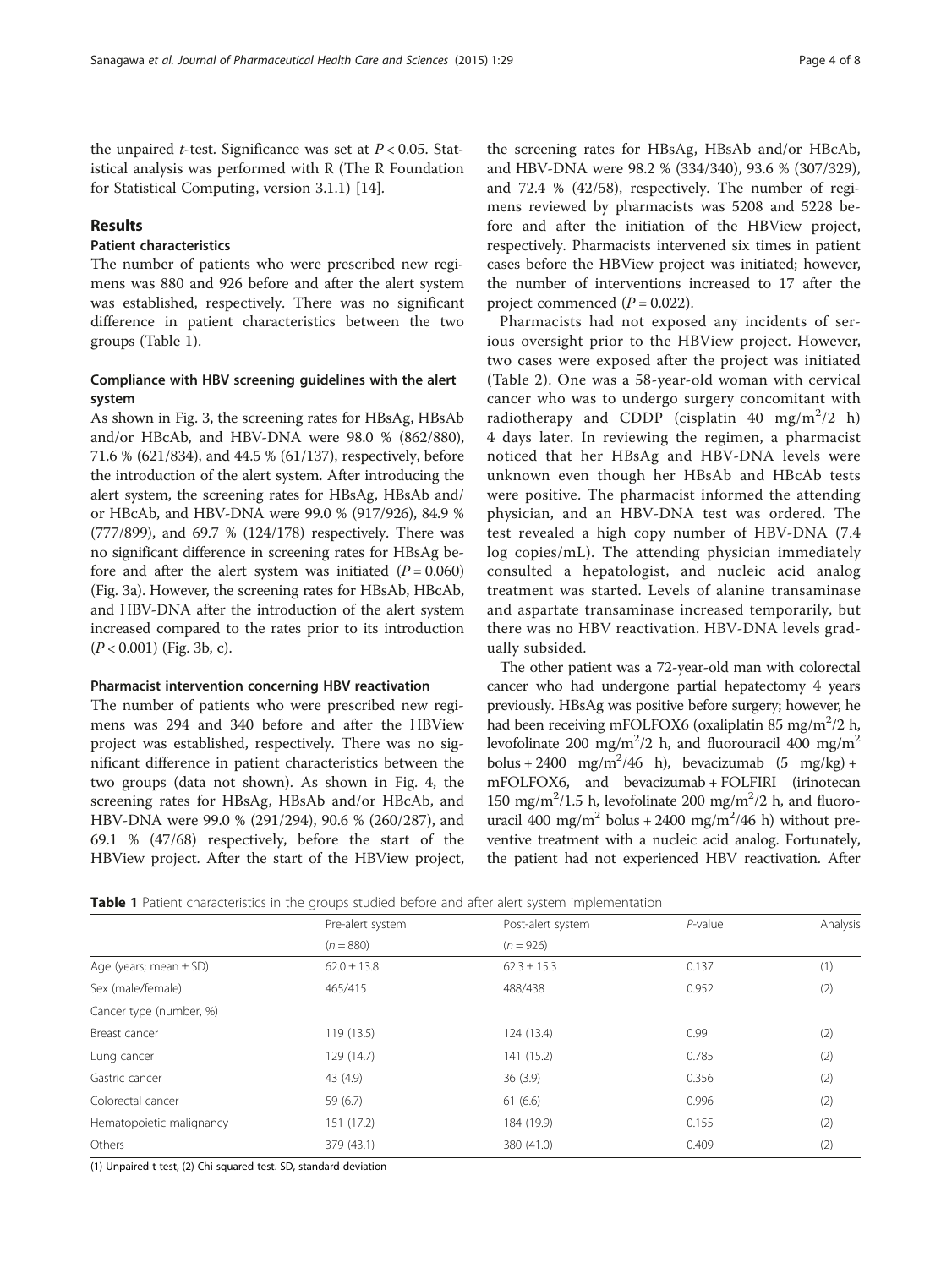<span id="page-4-0"></span>

commencement of the HBView project, a pharmacist noticed that this patient had tested positive for HBV-DNA 1 year previously. The pharmacist suggested that the attending physician consult a hepatologist. HBV-DNA positivity was confirmed; yet, the attending physician took no action. Two months later, another pharmacist noticed the patient's HBV-DNA positive status and informed the attending physician again. A nucleic acid analog was administered to the patient, after which HBV-DNA gradually decreased.

## **Discussion**

In recent years, HBV reactivation in cancer chemotherapy has attracted more attention, and there have been reports of certain measures being implemented to address this problem [\[11](#page-6-0)–[13, 15](#page-6-0)]. For example, a system



and/or HBcAb test. c) represents HBV-DNA test. HBsAb, hepatitis B surface antibody; HBsAg, hepatitis B surface antigen; HBcAb, hepatitis B core antibody, NS: not significant (Chi-squared test)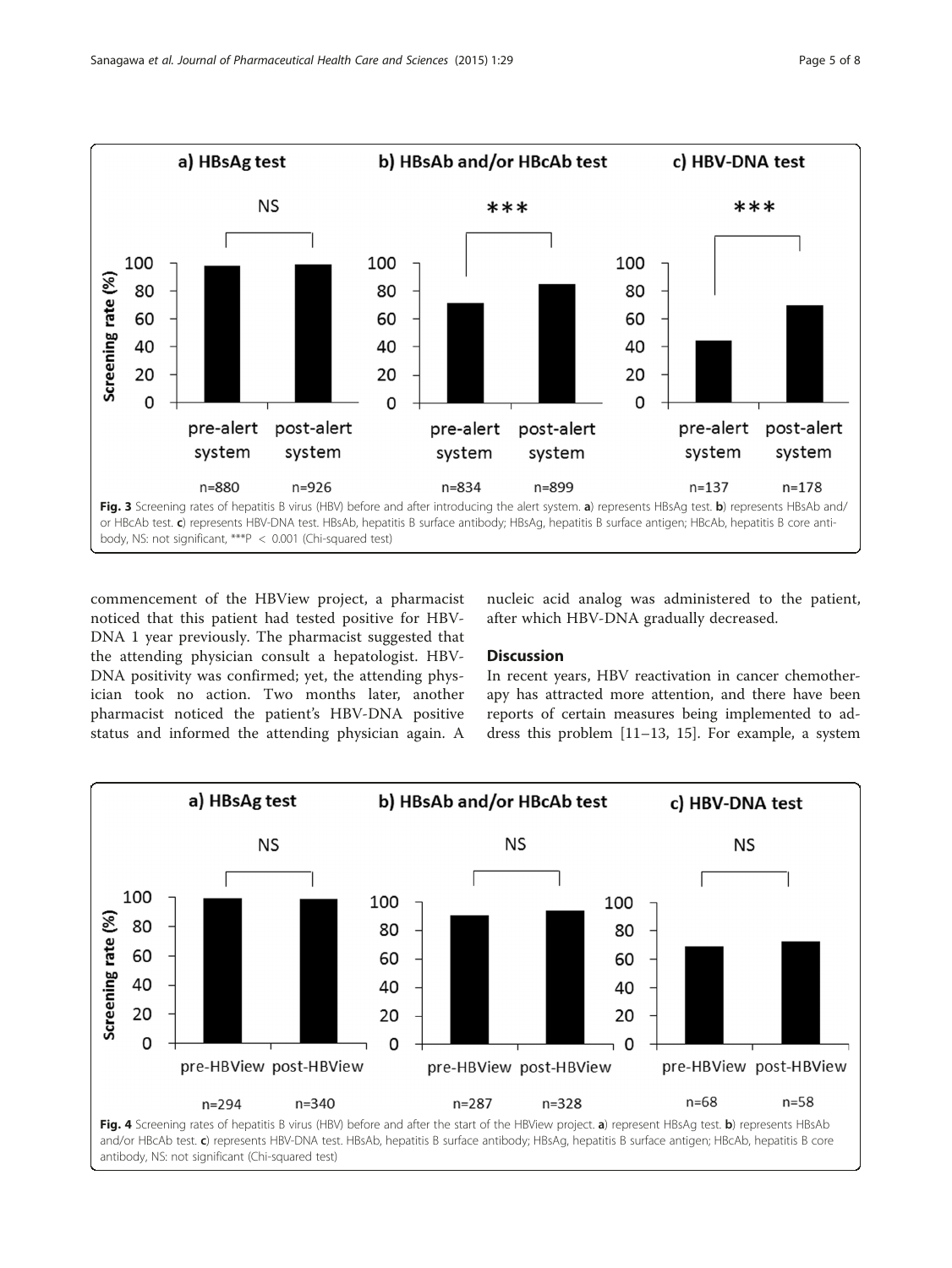|                                                                                             | Pre-HBView   | Post-HBView  | $P$ -value | Analysis |
|---------------------------------------------------------------------------------------------|--------------|--------------|------------|----------|
|                                                                                             | $(n = 5208)$ | $(n = 5228)$ |            |          |
| The number of interventions concerning<br>HBV reactivation                                  | 6            |              | 0.022      |          |
|                                                                                             | Pre-HBView   | Post-HBView  | $P$ -value | Analysis |
|                                                                                             | $(n=6)$      | $(n = 17)$   |            |          |
| The number of initially unnoticed patients<br>discovered to be at risk for HBV reactivation | $\Omega$     |              | 0.538      | (2)      |

<span id="page-5-0"></span>**Table 2** The number of interventions concerning HBV reactivation by pharmacists

(1) Chi-squared test, (2) Fisher's exact test. HBV, hepatitis B virus

was designed to encode the status of patients receiving immunosuppressive therapy and/or chemotherapy, in which the system automatically checks to determine if the patient has undergone the required tests and treatments according to the practical guidelines for hepatitis B and reports the results to the primary physician [\[15](#page-6-0)]. Additionally, there have been other anti-HBV reactivation measures that utilize alert systems in Japan and other countries [\[11](#page-6-0)–[13\]](#page-6-0). In this investigation, we evaluated the alert system at our hospital, and found that it greatly improved the inspection rates of HBsAb and/or HBcAb, as well as of HBV-DNA, according to the JSH Guidelines for the Management of Hepatitis B Virus Infection [[5\]](#page-6-0). The alert system was very effective in helping physicians in multiple clinical departments to recognize the need for such inspections, although enforcement was not perfect. While the automated alert system is very useful for risk management, it may be insufficient for ensuring screening compliance. Therefore, we initiated the HBView project. The HBView project did not significantly improve compliance with HBV screening (Fig. [4](#page-4-0)). There are some possible causes for this. The initial alert system already had greatly improved compliance with HBV screening, which may have contributed most to the HBView project's non-significant results. We determined that intervention with further compelling force was necessary to improve the compliance rate for HBV screening.

While there were no significant differences in patient characteristics before and after the HBView project was established, pharmacists discovered two patients at risk of HBV reactivation after the start of HBView project who were not noticed beforehand (Table 2). In the first case, a pharmacist discovered that the HBV screening result was missing. HBV reactivation may very well have been prevented by the pharmacist's quick action to rectify the situation. In the second case, the patient was found to have been HBsAg-positive at preoperative inspection after having started chemotherapy. Awareness and recognition of HBV reactivation by the medical staff at our hospital may have been low in days prior to the introduction of the alert system. However, this case was overlooked after the alert system was introduced, probably because the system was not yet functioning effectively. The intervention of the pharmacists after the HBView project was initiated may very well have prevented HBV reactivation.

It is already recognized that HBV screening during cancer chemotherapy is low [\[8](#page-6-0)–[10](#page-6-0)]. However, this study suggests that oversight can easily occur even if HBV screening is performed. Furthermore, the study revealed that there is a large risk associated with the failure to notice and/or report positive HBV results. It was reported that the proportion of HBsAg-positive patients was 1.5 % and that of HBsAg-negative patients with HBcAb and/or HBsAb-positivity was 23.2 % during inspection for HBV before blood transfusions [\[16](#page-6-0)]. It was also reported that evidence of resolved hepatitis B existed in 31.5 % of rheumatoid arthritis patients at other facilities [[17](#page-6-0)]. Therefore, it is suspected that HBVinfected patients exist across many medical disciplines. The risk of HBV reactivation underlies the cancer treatment field and is of widespread concern, and must therefore be adequately addressed. An interesting report on HBV screening was published recently [[18\]](#page-6-0). In that report, a high compliance rate of adequate screening and prophylactic therapy was achieved by introducing a compulsive computerized order entry-based alert system. However, the strength of such intervention by an alert system is likely to be controversial in different institutions or regions.

Detailed information about the background and risk factors of HBV reactivation is unknown. The JSH Guidelines for the Management of Hepatitis B Virus Infection are as follows: "When immunosuppressive therapy or chemotherapy is administered to HBsAg-positive inactive carriers, or to patients with resolved HBV infection and HBV DNA levels of 2.1 log copies/mL on pretreatment screening tests, nucleic acid analog therapy should be commenced without delay" [[5\]](#page-6-0). HBV reactivation is known to progress to fulminant hepatitis. Measuring HBV DNA levels in the serum is useful for determining the status of chronic HBV infection, as it differentiates between active and inactive disease states. On average, there are approximately 19 weeks between the increase in HBV-DNA levels and the onset of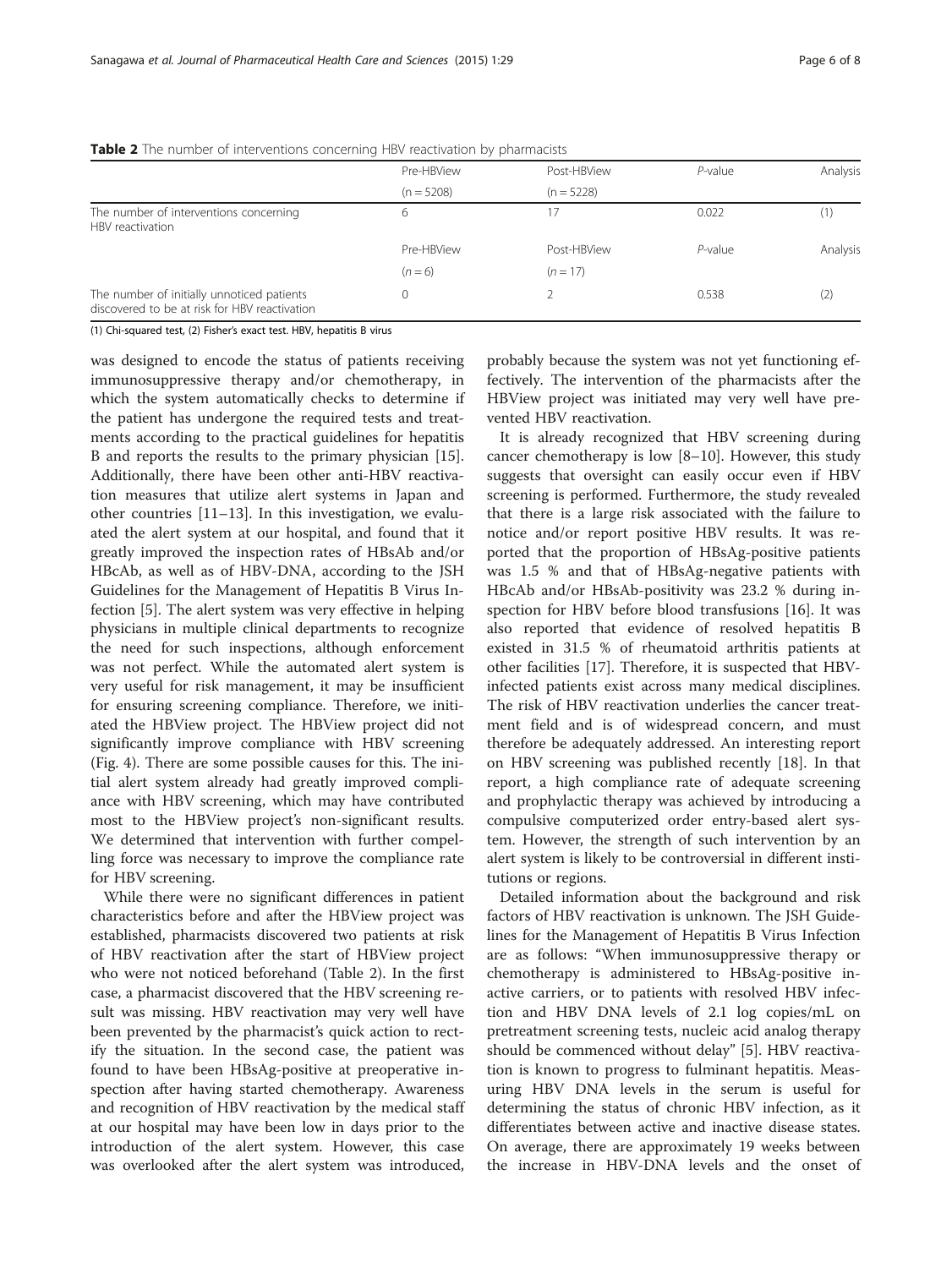<span id="page-6-0"></span>hepatitis [1]. This duration is the reason for the time interval between the first and second message in the alert system. The risk factors for HBV reactivation include the nature of treatment, such as hematopoietic stem cell transplantation, organ transplantation, and combination therapy of rituximab and corticosteroid or systemic chemotherapy; and the status of HBsAg, HBsAb, and/or HBcAb positivity [16]. Other risk factors continue to be investigated [1, 2, [19](#page-7-0)–[21\]](#page-7-0). Further investigations will clarify additional therapeutic and prognostic aspects of HBV reactivation.

Medication-use evaluation (MUE) has long been regarded as important for improving medication-use processes with the goal of optimal patient outcomes [[22\]](#page-7-0). The present study suggests that the MUE processes conducted by pharmacists prevented medication-related problems and improved patient safety. It is recommended that pharmacists play a wider role in risk management during medical therapy. In the field of cancer treatment, pharmacists manage medications, accept consultations, and confirm that regimens are correct on a daily basis. The HBView project highlighted the importance of pharmacists with respect to HBV reactivation prevention and is the type of endeavor that can both clarify HBV reactivation consequences and improve outcomes going forward.

## Conclusions

Detection of patients at risk for HBV reactivation was insufficient when using only an automatic alert system. An additional system of verification and intervention by pharmacists provided greater assurance of detecting such patients.

#### Abbreviations

HBV: Hepatitis B virus; JSH: The Japan society of hepatology; HBsAg: Hepatitis B surface antigen; HBsAb: Hepatitis B surface antibody; HBcAb: Hepatitis B core antibody; MUE: Medication use evaluation.

#### Competing interests

The authors declare that they have no competing interests.

#### Author contributions

AS (Sanagawa) carried out the survey of electronic records, prepared pharmacists' intervention protocols, performed the statistical analysis, and drafted the manuscript. JK prepared pharmacists' intervention procedures, helped draft the manuscript, and performed the survey of electronic records. AS (Shiota) helped perform the statistical analysis and draft the manuscript. NK helped survey the electronic records and draft the manuscript. MT prepared pharmacists' interventions. YK and TE helped to draft the manuscript. KK conceived of the study, participated in its design and coordination, and helped to draft the manuscript. All authors read and approved the final manuscript.

#### Acknowledgements

We would like to thank Editage [\(www.editage.jp\)](http://www.editage.jp) for English language editing.

#### Author details

<sup>1</sup>Department of Pharmacy, Nagoya City University Hospital, 1, Kawasumi, Mizuho-cho, Mizuho-ku, Nagoya 467-8601, Japan. <sup>2</sup>Department of Hospital Pharmacy, Graduate School of Pharmaceutical Sciences, Nagoya City

University, 3-1, Tanabe-dori, Mizuho-ku, Nagoya 467-8603, Japan. <sup>3</sup> Department of Clinical Pharmacy, Graduate School of Medical Sciences Nagoya City University, 1, Kawasumi, Mizuho-cho, Mizuho-ku, Nagoya 467-8601, Japan.

#### Received: 21 August 2015 Accepted: 22 October 2015 Published online: 04 November 2015

#### References

- 1. Hui CK, Cheug WW, Zhang HY, Au WY, Yueng HY, Leung AY, et al. Kinetics and risk of de novo hepatitis B infection in HBsAg-negative patients undergoing cytotoxic chemotherapy. Gastroenterology. 2006;131:59–68.
- 2. Umemura T, Tanaka E, Kiyosawa K, Kumada H. The Japan de novo Hepatitis B Research Group. Mortality secondary to fulminant hepatic failure in patients with prior resolution of hepatitis B virus infection in Japan. Clin Infect Dis. 2008;47:e52–6.
- 3. Tubouchi H, Kumada H, Kiyosawa K, Mochida S, Sakaida I, Tanaka E, et al. Prevention of immunosuppressive therapy or chemotherapy-induced reactivation of hepatitis B virus infection: Joint report of the Intractable Liver Disease Study Group of Japan and the Japanese Study Group of the Standard Antiviral Therapy for Viral Hepatitis. Kanzo. 2009;50:38–42.
- 4. Tubouchi H, Kumada H, Kiyosawa K, Mochida S, Sakaida I, Tanaka E, et al. Guideline for the prevention of immunosuppressive therapy or chemotherapy-induced reactivation of hepatitis B virus infection (revised edition): the Intractable Liver Disease Study Group of Japan and the Japanese Study Group of the Standard Antiviral Therapy for Viral Hepatitis. 2011. [http://www.ryumachi-jp.com/info/news110926.html.](http://www.ryumachi-jp.com/info/news110926.html) Accessed 26 Sep 2011.
- 5. Drafting Committee for Hepatitis Management Guidelines and the Japan Society of Hepatology. JSH guidelines for the management of hepatitis B virus infection. Hepatol Res. 2014;44:1–58.
- 6. Lok AS, McMahon BJ. Chronic hepatitis B: update 2009. Hepatology. 2009;50:661–2.
- 7. European Association for the Study of the Liver. EASL clinical practice guidelines: Management of chronic hepatitis B virus infection. J Hepatol. 2012;57:167–85.
- 8. Nakaya A, Hayashi M, Nitta Y, Nakamura T, Sando T, Kamada K, et al. Are the Japanese guidelines for the management of hepatitis B virus reactivation being properly implemented? Gan To Kagaku Ryoho. 2014;41:523–5.
- 9. Cl W, Loo NM, Larson JJ, Moynihan TJ, Madde NR, Grendahl DC, et al. Low level of hepatitis B virus screening among patients receiving chemotherapy. Clin Gastroenterol Hepatol. 2015;13:970–5.
- 10. Hwang JP, Fisch MJ, Lok AS, Zhang H, Vierling JM, Suarez-Almazor ME. Trends in hepatitis B virus screening at the onset of chemotherapy in a large US cancer center. BMC Cancer. 2013;13:534.
- 11. Kirishima T, Kawamoto Y, Okamoto N, Takai K, Motoyoshi T, Nishikata M, et al. Is the frequency of screening for hepatitis B infection after educational intervention improving?: Comparison with left ventricular function testing. Kanzo. 2013;54:559–62.
- 12. Sampedro B, Hernández-López C, Ferrandiz JR, Illaro A, Fábrega E, Cuadrado A, et al. Computerized physician order entry-based system to prevent HBV reactivation in patients treated with biologic agents: the PRESCRIB project. Hepatology. 2014;60:106–13.
- 13. Sun WC, Hsu PI, Yu HC, Lin KH, Tsay FW, Wang HM, et al. The compliance of doctors with viral hepatitis B screening and antiviral prophylaxis in cancer patients receiving cytotoxic chemotherapy using a hospital-based screening reminder system. PLoS One. 2015;10, e0116978.
- 14. Kanda Y. Free statistical software: EZR (Easy R) on R commander. 2015 <http://www.jichi.ac.jp/saitama-sct/SaitamaHP.files/statmedEN.html>. Accessed 3 August 2015.
- 15. Notsumata K, Kumai T, Ueda T, Matsuda H, Sanada T, Shin H, et al. Automated risk management of HBV reactivation by encoding patients' medical records. Kanzo. 2014;55:91–9.
- 16. Kusumoto S, Tanaka Y, Mizokami M, Ueda R. Reactivation of hepatitis B virus following systemic chemotherapy for malignant lymphoma. Int J Hematol. 2009;90:13–23.
- 17. Urata Y, Uesato R, Tanaka D, Kowatari K, Nitobe T, Nakamura Y, et al. Prevalence of reactivation of hepatitis B virus replication in rheumatoid arthritis patients. Mod Rheumatol. 2011;21:16–23.
- 18. Hsu PI, Lai KH, Cheng JS, Kao SS, Li YR, Sun WC, et al. Prevention of acute exacerbation of chronic hepatitis B infection in cancer patients receiving